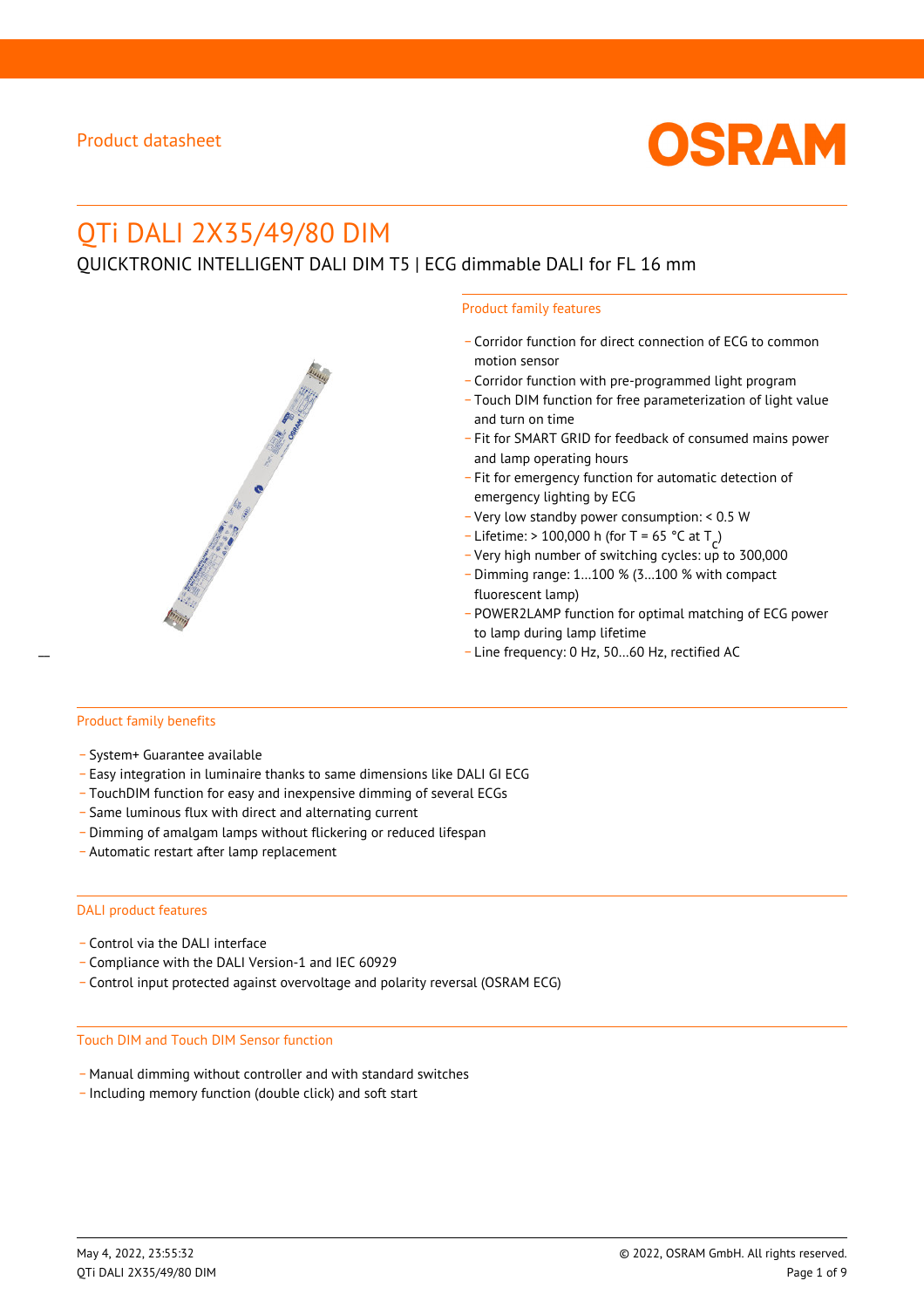## Areas of application

- \_ Suitable for use in emergency lighting systems as per EN 50172/DIN VDE 0108-100
- \_ Installation in emergency lighting systems according to IEC 61347-2-3, appendix J
- Industry
- Open-plan offices, corridors and storage rooms
- \_ Public buildings
- \_ Sports halls and factories
- .<br>- Strip lighting
- \_ Shop lighting

 $\overline{a}$ 

\_ Suitable for luminaires of protection class I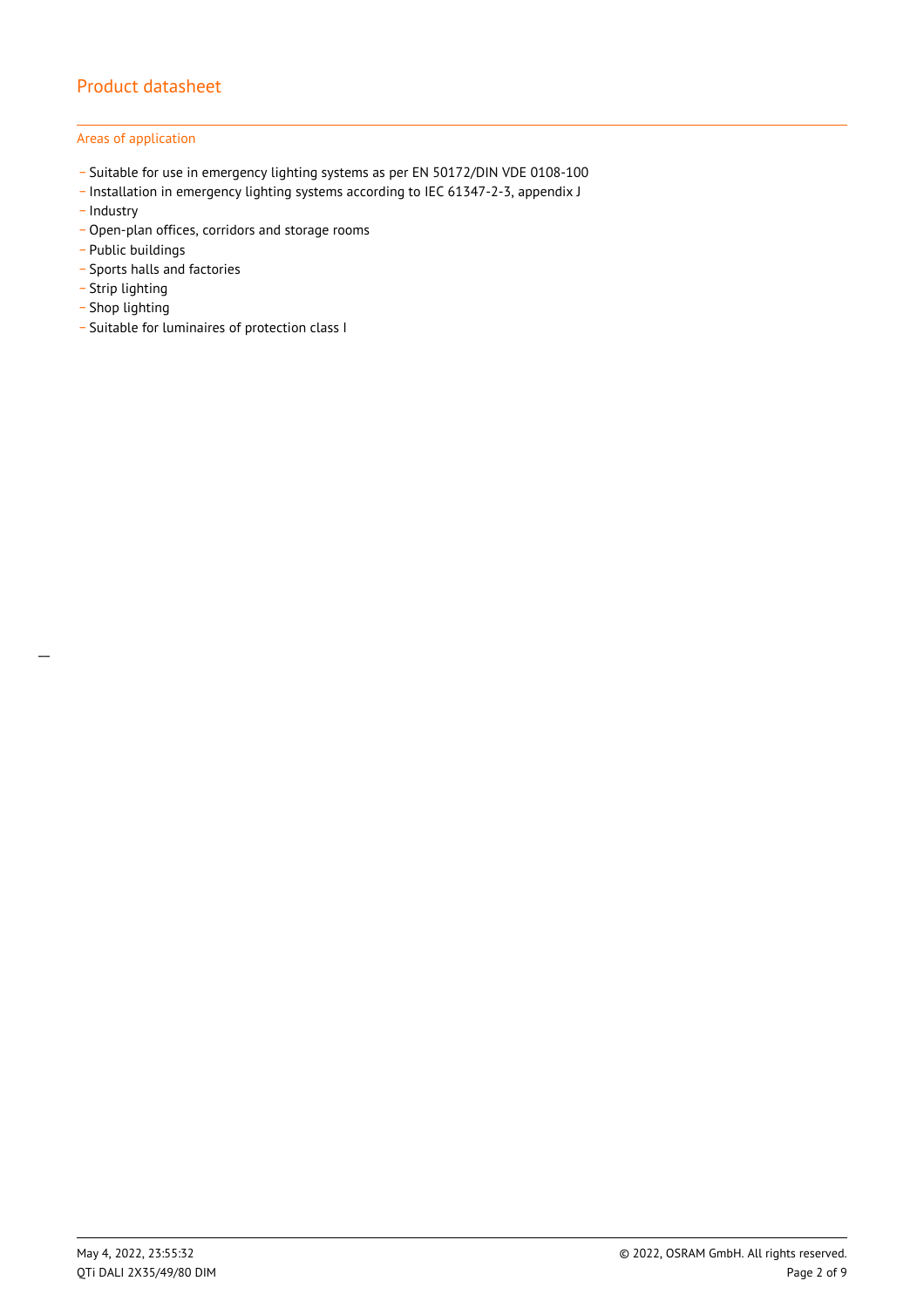## Technical data

## **Electrical data**

| Input voltage AC                         | 198264 V              |
|------------------------------------------|-----------------------|
| Nominal voltage                          | 220240 V              |
| <b>Mains frequency</b>                   | $5060$ Hz             |
| Input voltage DC                         | 154.276 V             |
| Maximum output power                     | $2 \times 80$ W       |
| <b>Efficiency in full-load</b>           | $96\%$ <sup>1)</sup>  |
| Networked standby power                  | < 0.25 W <sup>1</sup> |
| <b>Operating frequency</b>               | 44.120 kHz            |
| Max. ECG no. on circuit breaker 10 A (B) | $5^{2}$               |
| Max. ECG no. on circuit breaker 16 A (B) | $9^{2}$               |
| Inrush current                           | 60 A                  |

1) at 230 V, 50 Hz

2) Type B

 $\overline{a}$ 

# **Light technical data**

**Starting time** 0.6 s <sup>1)</sup>

1) Optimized preheat start

# **Dimensions & weight**



| Length                           | 423.0 mm                             |
|----------------------------------|--------------------------------------|
| <b>Width</b>                     | $30.0$ mm                            |
| <b>Height</b>                    | $21.0$ mm                            |
| Mounting hole spacing, length    | 415.0 mm                             |
| <b>Product weight</b>            | 370.00 g                             |
| Cable cross-section, output side | $0.51.5 / 0.51.0$ mm <sup>2 1)</sup> |
| Cable cross-section, input side  | $0.51.5 / 0.51.0$ mm <sup>2 1)</sup> |
|                                  |                                      |

1) Solid leads / Flexible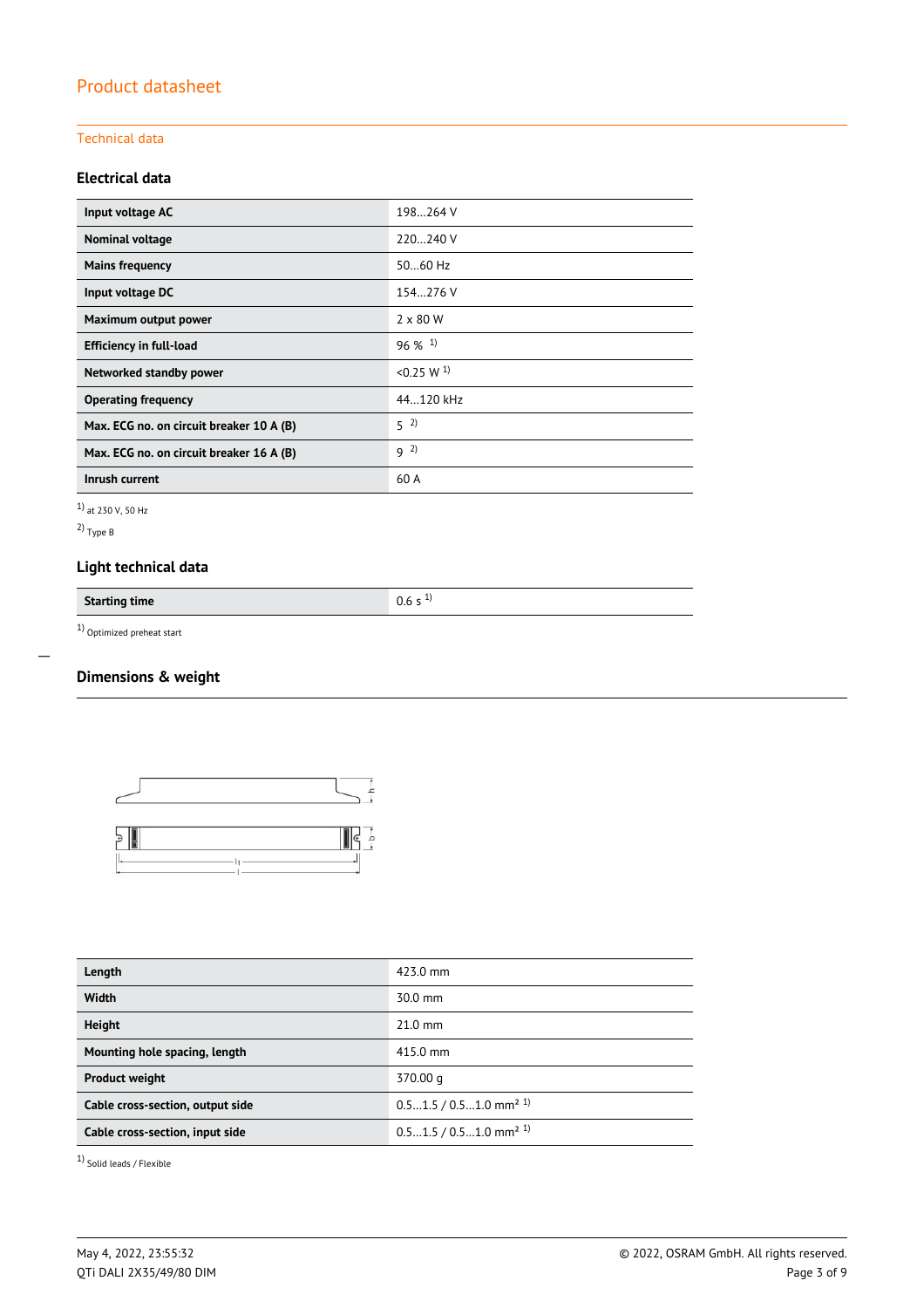## **Temperatures & operating conditions**

| Ambient temperature range                | +10+50 °C             |
|------------------------------------------|-----------------------|
| Permitted rel. humidity during operation | $585\%$ <sup>1)</sup> |

1) Maximum 56 days/year at 85 %

## **Lifespan**

<sup>1)</sup> At T<sub>case</sub> = 65°C at T<sub>c</sub> point / 10% failure rate

## **Expected Lifetime**

| Product name                      | Lamp group     |                              |        |        |        |
|-----------------------------------|----------------|------------------------------|--------|--------|--------|
| OTi DALI 2X35/49/80<br><b>DIM</b> | <b>HE 35 W</b> | ECG ambient temperature [ta] | 40     | 50     | 60     |
|                                   |                | Temperature at tc-point [°C] | 50     | 60     | 70     |
|                                   |                | Lifetime [h]                 | 100000 | 100000 | 100000 |
|                                   | HO 49 W        | ECG ambient temperature [ta] | 40     | 50     | 60     |
|                                   |                | Temperature at tc-point [°C] | 50     | 60     | 70     |
|                                   |                | Lifetime [h]                 | 100000 | 100000 | 100000 |
|                                   | <b>HO 80 W</b> | ECG ambient temperature [ta] | 40     | 50     | 60     |
|                                   |                | Temperature at tc-point [°C] | 60     | 70     | 75     |
|                                   |                | Lifetime [h]                 | 100000 | 100000 | 80000  |

## **Additional product data**

| Suitable for lamp power (2 lamps) | 3.80 W |
|-----------------------------------|--------|

## **Capabilities**

| <b>Dimming interface</b>               | DALI / Touch DIM / Touch DIM Sensor                              |
|----------------------------------------|------------------------------------------------------------------|
| Dimming range                          | $1100\%$ <sup>1)</sup>                                           |
| <b>Dimmable</b>                        | Yes                                                              |
| Overheating protection                 | Power reduction and switch off at $T > 75$ °C at the tc<br>point |
| Suitable for fixtures with prot. class |                                                                  |
| End of lamp life safety shutdown       | EOL T.2                                                          |
| Max. cable length to lamp/LED module   | $1.0 \text{ m} / 1.5 \text{ m}$                                  |
| Intended for no-load operation         | N <sub>0</sub>                                                   |

1) Luminous flux

## **Certificates & standards**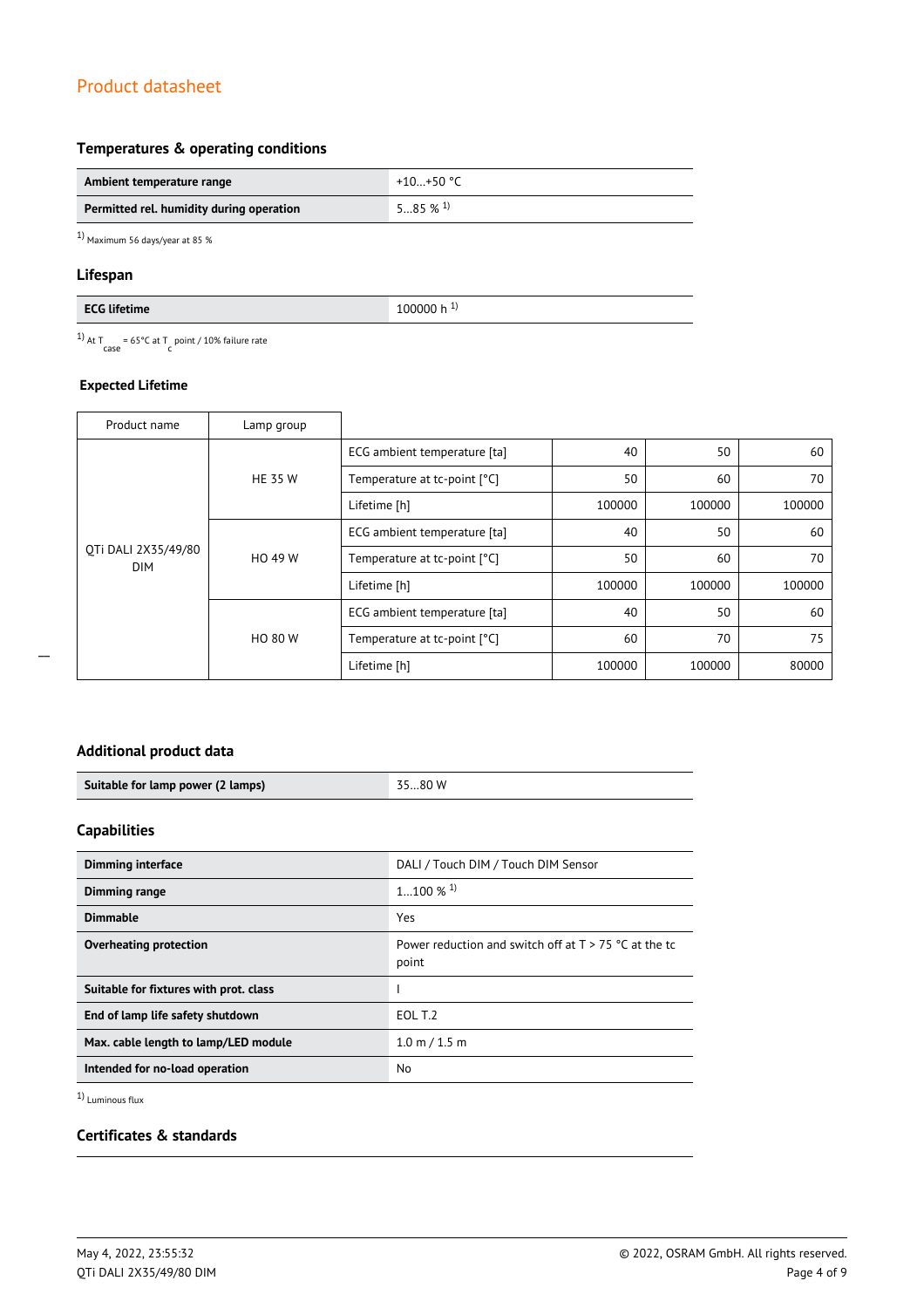| Approval marks - approval | VDE / VDE-EMC / EL / EAC / RCM / CCC                                                                                                                                                                                                                        |
|---------------------------|-------------------------------------------------------------------------------------------------------------------------------------------------------------------------------------------------------------------------------------------------------------|
| <b>Standards</b>          | Acc. to EN 55015; EN 55022/Acc. to EN 61547/Acc. to<br>IEC 61000-3-2/EN 61000-3-2/Acc. to EN 61347-2-<br>3/Acc. to EN 60929/Acc. to EN 55015:2006 +<br>A1:2007/Acc. to EN 61000-3-2/Acc. to EN 61547/Acc.<br>to IEC 62386-101:Ed1/Acc. to IEC 62386-102:Ed1 |
| EEI – Energy Label        | A1 BAT                                                                                                                                                                                                                                                      |
| <b>Protection class</b>   |                                                                                                                                                                                                                                                             |
| Type of protection        | IP20                                                                                                                                                                                                                                                        |

## **Logistical data**

**Commodity code** 850410809000

## **Environmental information**

| Information according Art. 33 of EU Regulation (EC) 1907/2006 (REACh) |                                                                                                      |  |  |
|-----------------------------------------------------------------------|------------------------------------------------------------------------------------------------------|--|--|
| Date of Declaration                                                   | 14-04-2022                                                                                           |  |  |
| <b>Primary Article Identifier</b>                                     | 4050300870441                                                                                        |  |  |
| Candidate List Substance 1                                            | Lead                                                                                                 |  |  |
| CAS No. of substance 1                                                | 7439-92-1                                                                                            |  |  |
| <b>Safe Use Instruction</b>                                           | The identification of the Candidate List substance is<br>sufficient to allow safe use of the article |  |  |
| Declaration No. in SCIP database                                      | 81d9228f-dbd8-487d-a82e-13d45b6b59f6                                                                 |  |  |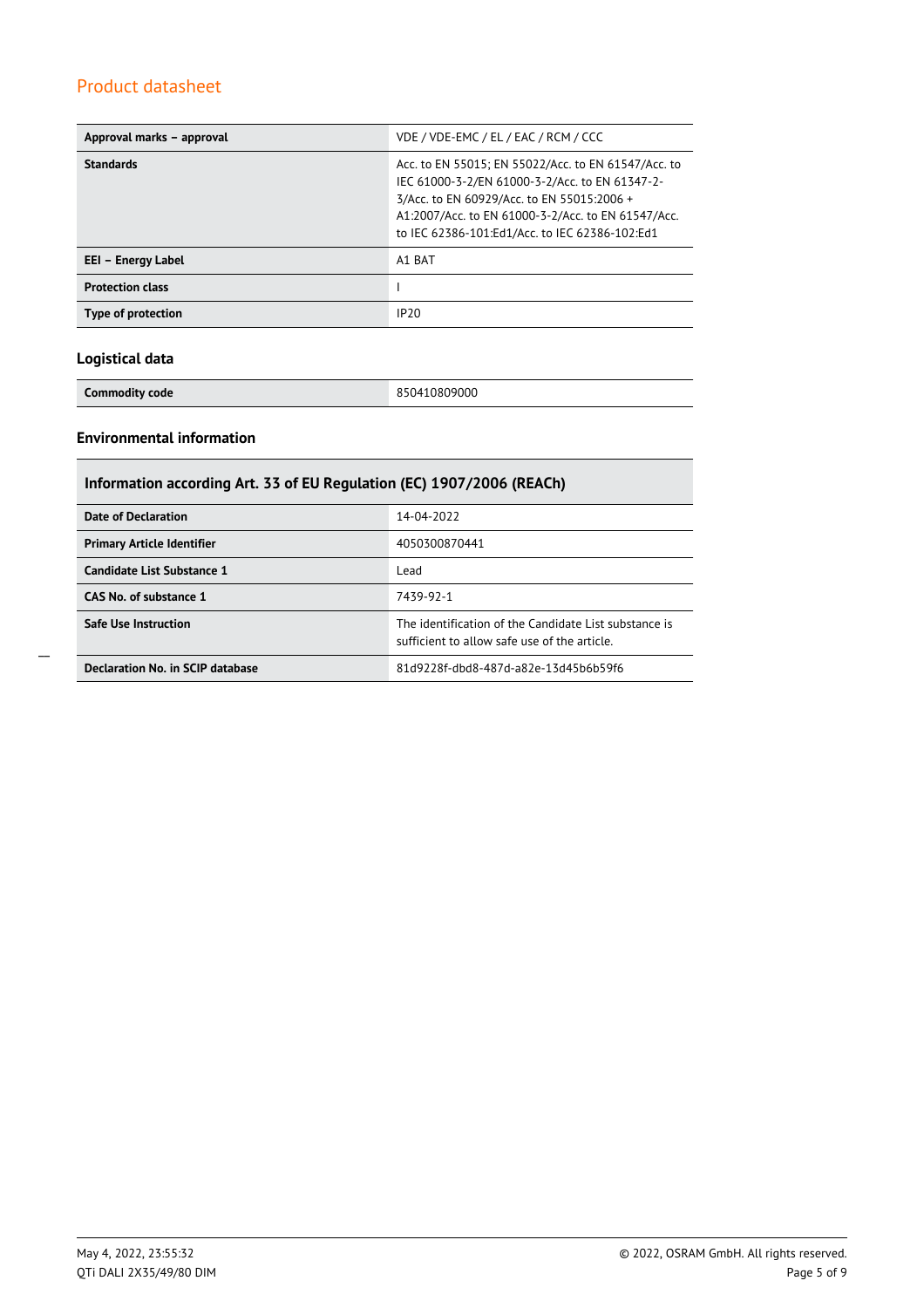## **Wiring Diagram**





 $\overline{a}$ 

319626\_QTi DALI 2x... DIM 493589\_Touch DIM Function - e.g. QTi DALI 1x... DIM



**DALI** control device  $\frac{1}{2}$ ECG  $\frac{3}{4}$  $\begin{array}{c}\n\overline{11} \\
\overline{21} \\
\overline{11}\n\end{array}$ --<br>--<br>-- DA<br>-- DA ECG  $3 +$ <br> $4 +$  $\frac{1}{2}$ --<br>--<br>-- DA<br>-- DA ECG  $3 +$ <br> $4 +$ 

493590\_Corridor Function - e.g. QTi DALI 1x... DIM 493666\_DALI wiring diagram - e.g. QTi DALI 1x... DIM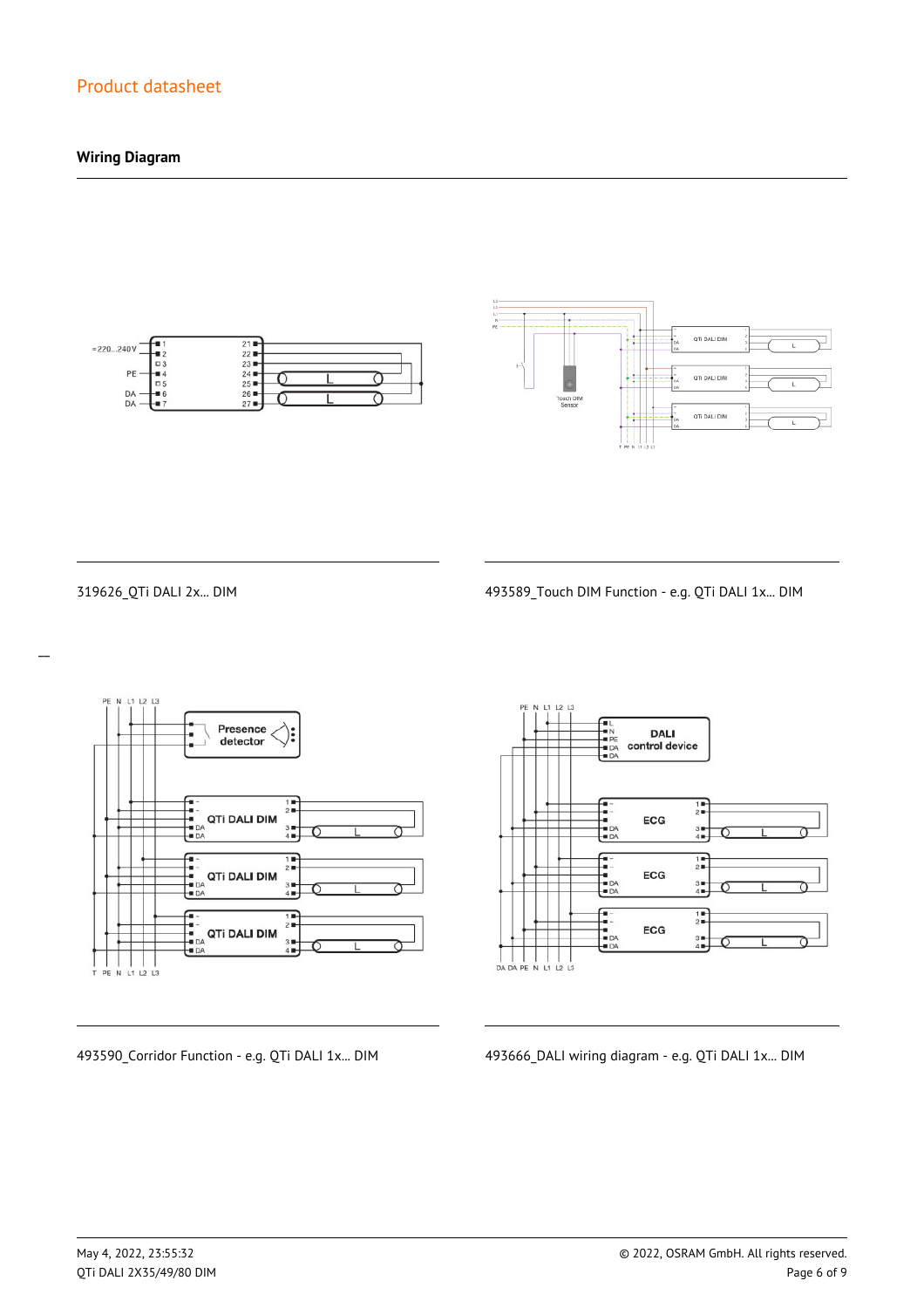#### Additional product information

\_ In order to achieve good radio interference suppression:1. Keep the cable between ECG and lamp as short as possible.2. The single lamp wires must be routed as close as possible to each other, whereas the lines of the different lamp ends must be routed separately.

### Download Data

|   | <b>File</b>                                                                                  |
|---|----------------------------------------------------------------------------------------------|
|   | User instruction<br>QUICKTRONIC QTi T5 DALI DIM                                              |
| ブ | Addon Technical Information<br>502689_Frequent switching Quicktronic                         |
| 大 | Addon Technical Information<br>502785 ECG lifetime - QUICKTRONIC (DALI) DIM                  |
| 大 | Certificates<br>335097_INOTEC                                                                |
|   | Certificates<br>QTI DALI VDE 40021252 210920                                                 |
|   | Certificates<br>335135 Manufacturer's declaration – Burning-in of fluorescent lamps          |
| 丈 | Certificates<br>335153 Manufacturer's declaration – Low stand-by                             |
| 玉 | Certificates<br>335154 Manufacturer's declaration – EN 55015:2006+A1:2007 (300 MHz)          |
| プ | Certificates<br>335169 Manufacturer's declaration – LampECG combinations: Frequent switching |
| 工 | Certificates<br>592319 EAC certificate for Quicktronics QT                                   |
| 了 | Certificates<br>504208_VDE-EMC-CERTIFICATE QTI DALI DIM                                      |
| 飞 | Declarations of conformity<br><b>QUICKTRONIC DIM CE 3364258 190821</b>                       |
| 人 | Operating instructions<br>592411 EAC QTi T5 DALI DIM                                         |
|   | CAD data 3-dim<br>313428 423x30x21 1881282                                                   |
|   | CAD data 3-dim<br>313430_423x30x21 1881282                                                   |
|   | CAD data 3-dim<br>313444_423x30x21 1881282                                                   |
|   | CAD data PDF<br>313416 423x30x21 1881282                                                     |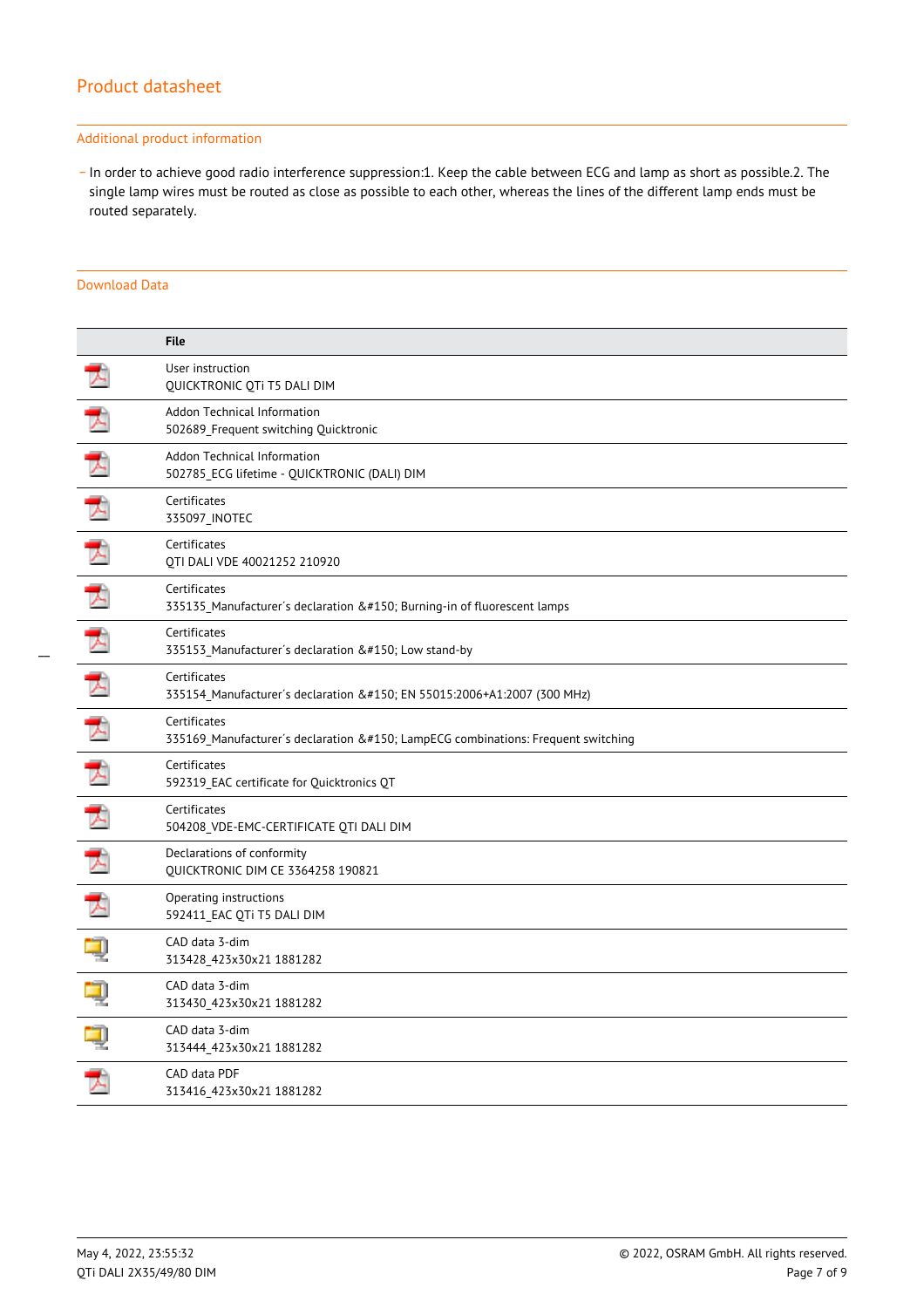#### Ecodesign regulation information:

Separate control gear and light sources must be disposed of at certified disposal companies in accordance with Directive 2012/19/EU (WEEE) in the EU and with Waste Electrical and Electronic Equipment (WEEE) Regulations 2013 in the UK. For this purpose, collection points for recycling centres and take-back systems (CRSO) are available from retailers or private disposal companies, which accept separate control gear and light sources free of charge. In this way, raw materials are conserved and materials are recycled.

#### Logistical Data

| <b>Product code</b> | <b>Product description</b> | Packaging unit (Pieces/Unit) | Dimensions (length x width x<br>height) | <b>Volume</b>       | <b>Gross weight</b> |
|---------------------|----------------------------|------------------------------|-----------------------------------------|---------------------|---------------------|
| 4050300870441       | OTi DALI 2X35/49/80<br>DIM | Shipping carton box<br>20    | 435 mm x 96 mm x 170 mm                 | $7.10 \text{ dm}^3$ | 7642.00 a           |

The mentioned product code describes the smallest quantity unit which can be ordered. One shipping unit can contain one or more single products. When placing an order, for the quantity please enter single or multiples of a shipping unit.

#### References / Links

For more information on the system guarantee and the terms and conditions of the guarantee visit

<www.osram.com/system-guarantee>

#### Disclaimer

 $\overline{a}$ 

Subject to change without notice. Errors and omission excepted. Always make sure to use the most recent release.